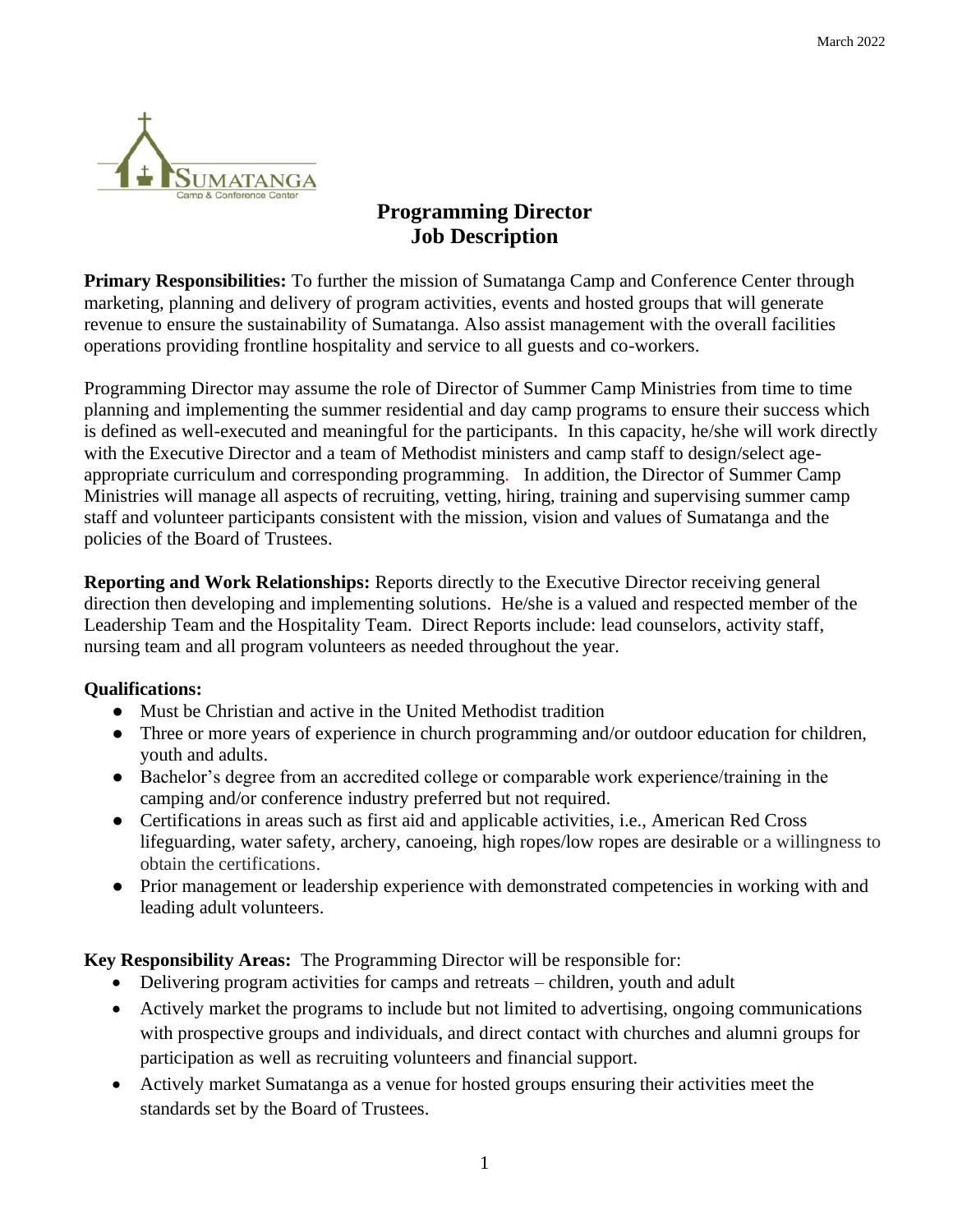- Ability to communicate and work with hosted groups within the guidelines outlined by Sumatanga
- Evaluate the success of the program and an assessment of the delivery by the staff to be shared with the Executive Director
- Ensure the staff and guests know and follow safety and educational procedures during programs.
- Assist in the implementation of staff training
- Provide guidelines for programs utilizing camp equipment and monitor compliance
- Assist in the management and care of the physical facilities and equipment in all program areas including daily checks of area and equipment for hazards, debris, safety, cleanliness and good repair.
- Supervise and evaluate activity staff to develop and implement all facets of program activities
- Participate as a member of the Sumatanga team to deliver and supervise programs, special events, small group overnights and hosted activities. This will entail living on site from time to time in order to be on-call for our guests.
- Attend administrative staff meetings

## **Knowledge, skills and abilities:**

- Communications
	- o Maintain clear and positive written and verbal communication with all staff and constituents.
	- o Ability to convey warmth, generosity, and genuineness in brief interactions
	- o Excellent oral and written skills with demonstrated ability to be diplomatic, inspirational and motivational, while holding themselves and others accountable to expected standards of performance and behavior.
	- o Proficient in Microsoft Office Suite, communication/marketing venues such as Facebook, Sumatanga website, etc., various calendaring programs and the ability to perform internetbased researches.
- Strong organizational and time-management skills
- Aptitude for adaptability and collaboration
- Ability to remain flexible and composed in unanticipated or stressful circumstances
- Leading teams to achieve defined outcomes, being both a formal and an informal leader of others
- Being a self-starter with a strong work ethic.
- Buy-in to the mission, vision and values of Sumatanga and to the Christ-like culture of hospitality and unconditional love
- The knowledge of and compliance with the 7 Foundation Statements of UM camping, American Camp Association Accreditation and Standards, and the Safe Sanctuary policies

## **Physical Demands:**

- Visual and auditory ability to identify and respond to environmental and other hazards related to activities.
- Physical ability to respond appropriately to situations requiring first aid, assist guest in an emergency (fire, evacuation, illness or injury) and possess strength and endurance required to maintain constant supervision of the situation